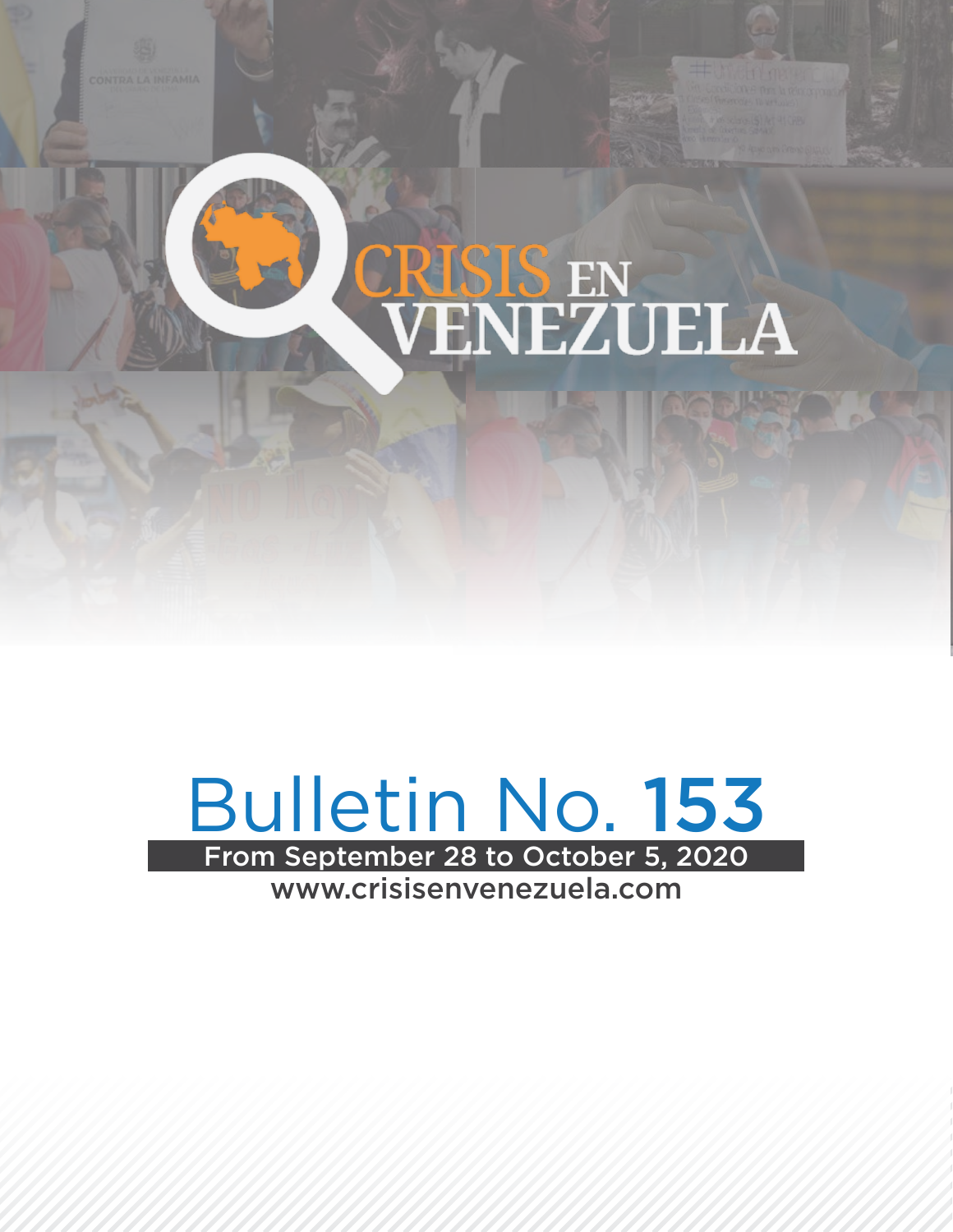

## Bulletin No. 153

From September 28 to October 5, 2020

#### **Acceso a la Justicia -** *www.accesoalajusticia.org*

#### Supreme Court: opacity and submission to Power along the pandemic

along the

In current Covid-19 times, keeping a prudent distance from one to another has become an everyday usage for everybody except for the Constitutional Hall of the Supreme Court of Justice (TSJ), who clearly gets closer and closer to Nicolás Maduro's administration since the pandemic began. This is the final conclusion we have arrived at in Acceso



The major part of Judicial Power paralyzed activities six months ago, due to the measures imposed by Maduro on March 13, when he decreed the state of alarm; and also due to TSJ's Plenary Hall's resolutions, derived from the former. Despite all that, the Constitutional Hall has gone on emitting sentences, principally to favor the Executive. Out of 87 ruling issued in these months, at least 38 (44%) availed decisions adopted in Miraflores Palace -either for safeguarding their own interests; or for attacking the National Assembly; or for restricting political dissidence.



In the meantime, venezuelans' needs seem not to be important to the Constitutional Hall. This is a bitter taste we feel in cases like, for example: a group of lawyers presented an appeal against the paralyzation of justice, which impedes citizens to solve affairs such as divorces; sues for payment for wages or for unjustified

The paralyzation of justice; and, particularly, of the organism that is responsible for interpreting our Constitution; is not really a novelty. Yet, in the context of the pandemic, this situation proves beyond a reasonable doubt that TSJ's aim is protecting Maduro's government; and this represents a major danger to ordinary citizens, who feel progressively more unprotected before Power.



# oro Penal

#### **Foro Penal -** *www.foropenal.com*

#### 62 detentions along 2 weeks of manifestations

By October 2, 2020, Foro Penal had registered 15.634 arbitrary arrests in Venezuela since January 1st, 2014. 870 civilians have been presented before Military Courts. Up to date, we have accumulated 3.513 political prisoners. From those, 3.165 have obtained full liberty or release under diverse modalities.



which 24 are women. Besides, 9.283 persons were or still complaints.

are unfairly submitted to judicial processes under caution measures.

By the end of last week, Foro Penal had registered 373 arbitrary detentions, out of which 261 happened consequentially to social protest. Since September 16, we have counted 62 arrests in manifestations,

By April 2014, we had 117 political prisoners in our increment of repression and detentions for political country. The number by October 2, 2020, is 348, out of reasons is always associated to the augment of citizens' above all in the states of Yaracuy and Nueva Esparta. The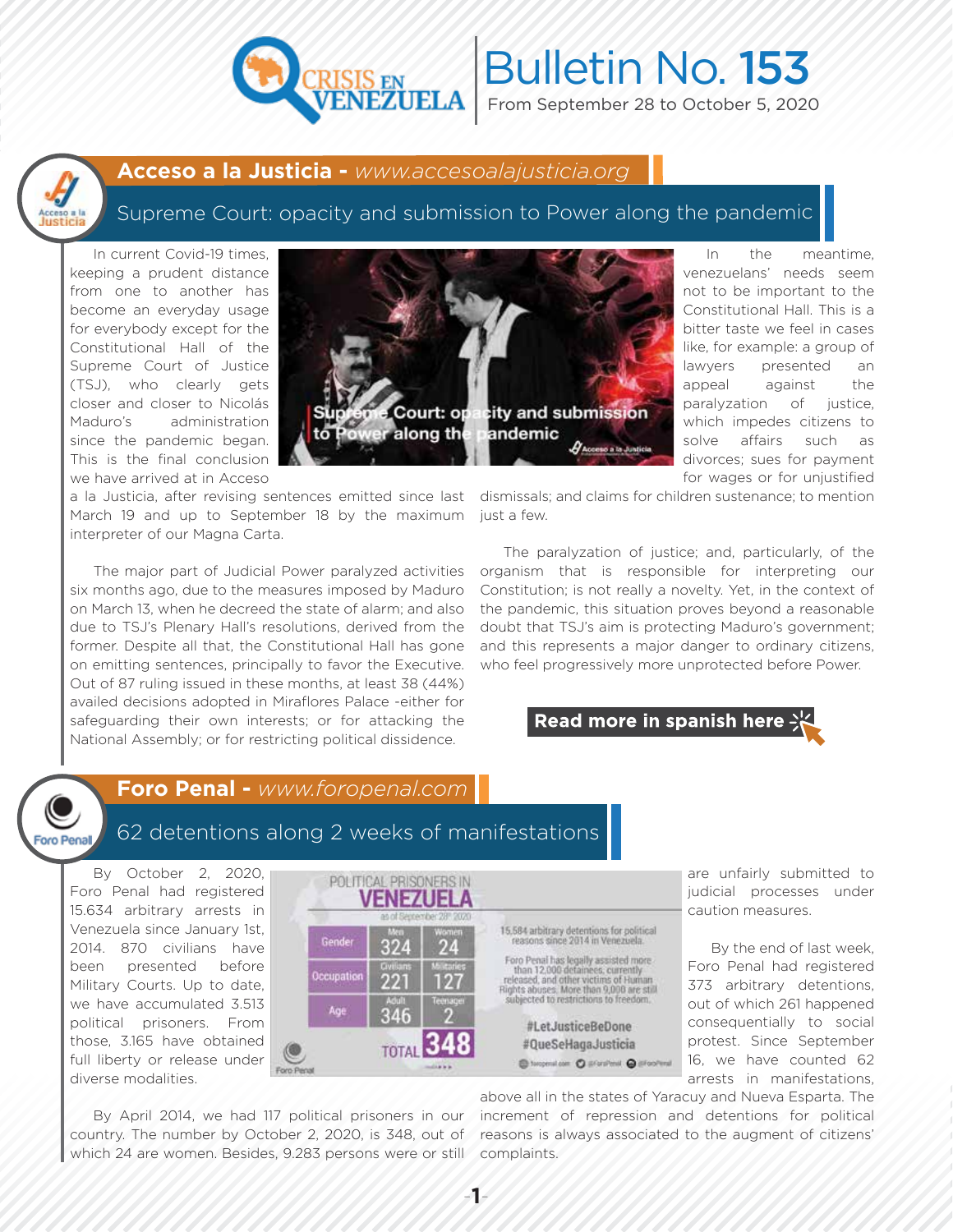

Bulletin No. 153

From September 28 to October 5, 2020

#### **Un Mundo Sin Mordaza -** *www.sinmordaza.org*

**CEPA7** 

Un Mundo Sin Mordaza and Defiende Venezuela solicit ICC to start investigating on HHRR in Venezuela

Un Mundo Sin Mordaza and Defiende Venezuela, according to their principles of promoting and defending Human Rights, exhort Attorney Fatou Born Bensouda, in International Criminal Court (ICC), to advance the preliminary exam of the situation of HHRR in Venezuela, which was initiated officially on February 18, 2018; was later remitted by Argentina, Canada, Chile, Colombia, Paraguay, and Peru, on September 27, 2018; and is at the moment in the second phase, which relates to determining ICC's material competence.



-**2**-

are reasonable motives" to believe that lese humanity crimes have been committed in our country; and, according to Art. 7 of the Statute of Rome, ICC is competent to know these types of offences.

We ask ICC to begin the third phase of the preliminary exam, because there are enough convincing elements for doing so, as stated in FFM's report. Therefore, we, Un Mundo Sin Mordaza and Defiende Venezuela, solicit ICC to continue on the case of

The United Nations' Mission for Determining Facts Venezuela: right now, there is a debt to be paid to about Venezuela (FFM, by its official name, Fact Finding thousands of potential victims of lese humanity crimes Mission) presented its inform and concluded that "there -and they are awaiting for justice.

#### Health guild: the main victim **CEPAZ -** *www.cepaz.org*

of sanitary crisis in Venezuela

Venezuelan regime has propitiated the progressive deterioration of health conditions in our country. Presently, hospitals lack adequate basic infrastructures; they do not count on medical equipments and tools for prevention, hygiene, and protection; and they suffer recurrent fails in public services of water and electricity. All of this is a

pre-existant reality, which was foreseen and warned about by civil society's organizations and the international community. Now, we have to add the gravity of the world sanitary emergency caused by the propagation of Covid-19, which has a differential impact on Venezuela.

The health guild, on top of being persecuted, suffer having to combat the pandemic in extremely deficient conditions. Up to September 27,2020, have occurred not less than 200 Covid-19 deceases among health personnel in Venezuela; while governmental spokesmen announced 606 deceases for the same reason nationwide. Such cyphers mean that the mortality index among the health guild is very high in our country: 33%. Obviously, that is the consequence of our collapsed sanitary system, which

includes lack of indispensable protection when attending infected patients. As a final result: Venezuela has the highest mortality rate for Covid-19 among health workers in the region.

We, Centro de Justicia y Paz (Cepaz), condemn the absence of polices and plans of the regime for

combatting the pandemic; and for guaranteeing appropriate health service in our country, which is a fundamental Human Right. In this sense, the State must grant not only a progressive improvement and development of that sector; but also all the necessary resources, for immediately providing medical equipments and protection to health personnel, enabling them to fight the pandemic safely, and guaranteeing priority attention to infected professionals.

Read more in spanish here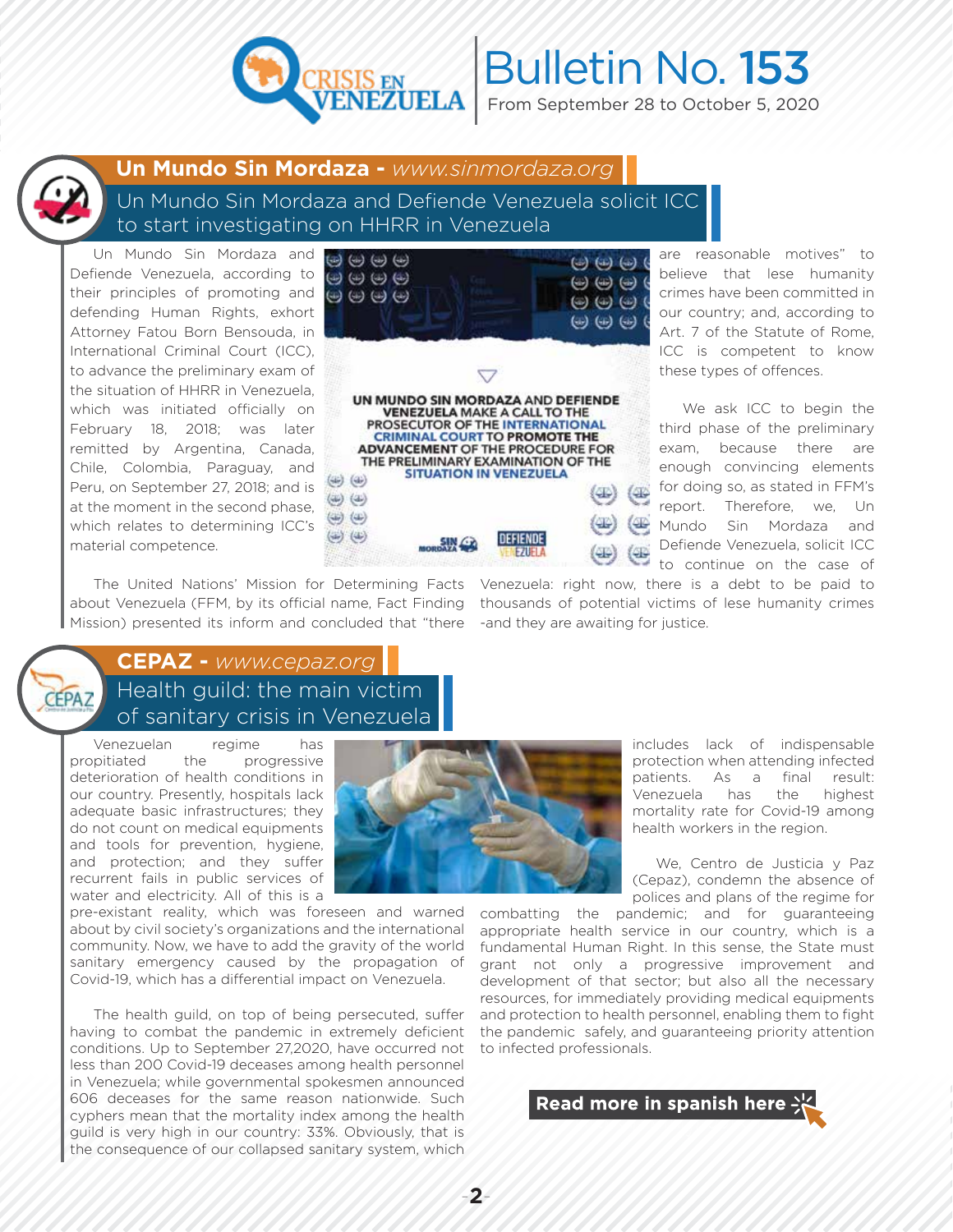

### Bulletin No. 153 From September 28 to October 5, 2020

#### **Acción Solidaria -** *www.accionsolidaria.info*

Accessibility respecting the right to health: real inequality within the pandemic

The right to health is an autonomous Human Right. For guaranteeing it properly, the States must take into account providing a standard physical accessibility, which means that premises, goods, and services related to health must be available within a determined geographical area, equally reachable by all sectors of the population -especially of the most vulnerable and marginal ones. However, instructions from Nicolás Maduro's administration, last March, concerning the appointment of certain health



centers as sentinel hopitals for Covid-19 cases, do not comply with standards of accessibility.

An investigation realized by website Prodavinci, titled "Inequality and Covid-19: distances to sentinel centers in Venezuela", concludes that "the greater the distances, the greater the risk of death". According to this study, the appointment of these centers as sentinels does not correspond to criteria of population density; nor of infrastructural charactereristics; nor of capacity. Such inadequacy causes that, in some of the largest Venezuelan entities- like the state of Zulia- there are only 2 sentinel hospitals; while the state of Miranda, much

smaller, has 6 of those. Besides, high numbers of inhabitants are destined to preventive health centers instead of hospitals type IV, as happens in the state of Lara: 2 sentinel centers, 1 CDI (Centers of Integral Diagnosing) and 1 hospital type I.

Unfortunately, 40% of the population are attended in just 7 of the 46 sentinel centers nationwide. Average Venezuelans have to move along 27.7 kms. for arriving to the nearest sentinel center. In addition, the shortage of gas all

affected by Covid-19. over our country aggravates the situation, making slow and difficult people's translations; and augmenting the possibility of viral propagation. All of the aforementioned explains about the "inequal coverage" to venezuelans





#### **PROVEA -** *www.derechos.org.ve*

Confessions in "Inform against Infamy"



Nicolás Maduro's regime and inner circles around have launched a campaign for discrediting the Report presented by the United Nations' Independent Mission for Determining Facts in Venezuela, which was published last September 16.

The spine of that campaign is the so-called "Inform against Infamy", a 122 – pages document. Most of it addresses to disqualify the cycles of protests of Venezuelan people since 2014, which are presented as a conspiring strategy.

The most important about this Inform is that it confesses -openly! - that the regime does not have the slightest intention to implement recommendations made by the Mission. A major evidence of this: no signs of will to rectify; and refusal to adopting public policies to avoid the repetition of facts; and also, to investigate presumable authors of lese humanity crimes. At the end of the day, such Inform is one additional reason for advancing ICC's preliminary exam, in order to definitely establish whether lese humanity crimes have been committed in Venezuela.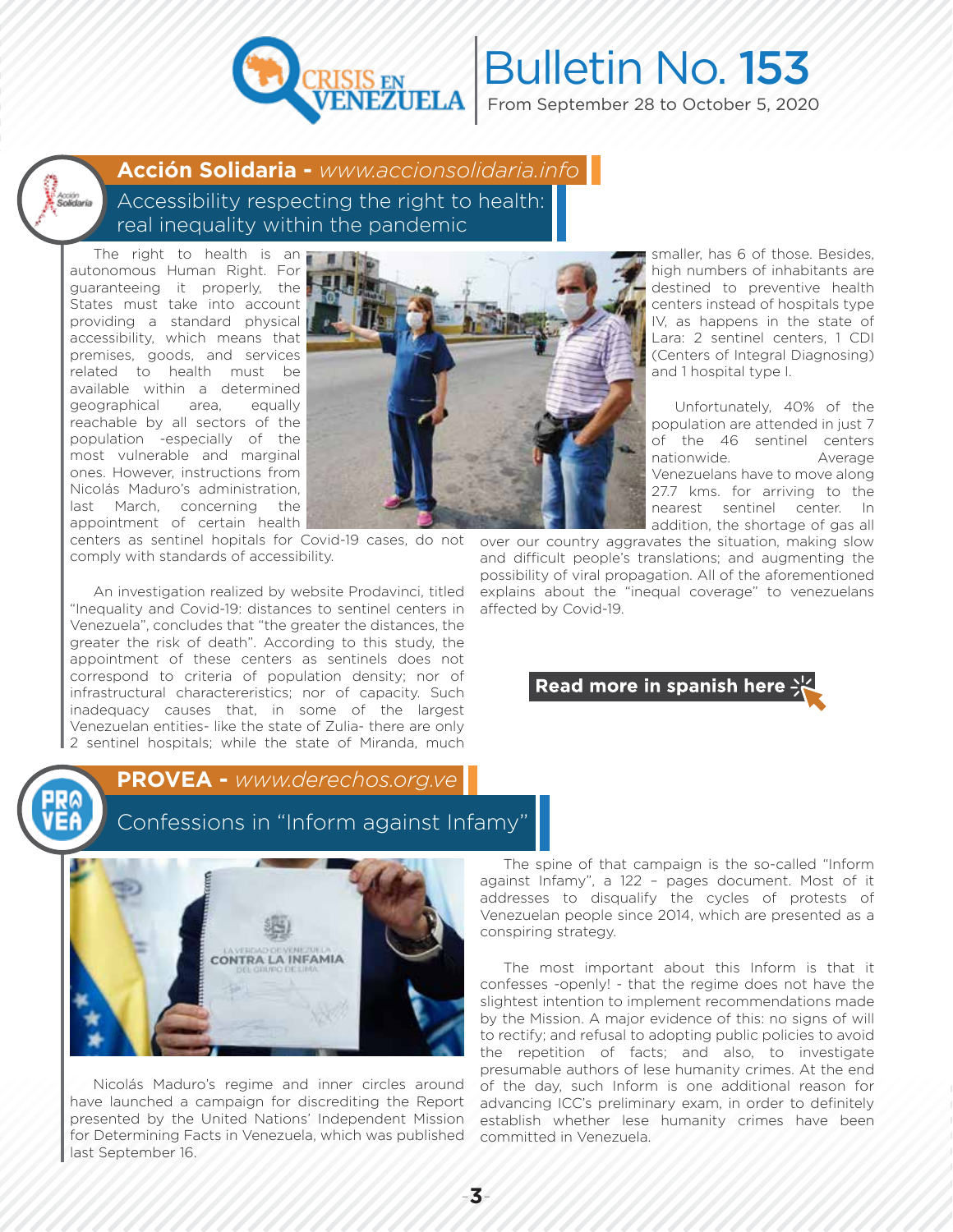

# Bulletin No. 153

From September 28 to October 5, 2020

#### **Transparencia Venezuela -** *www.transparencia.org.ve*

The Executive's control model increased: 706 enterprises belong to the State

For the fourth consecutive year, Transparencia Venezuela developed an investigation about Enterprises Property of the State (EPE), in order to widen our search and determine how many they are; their historical production volumes; their authorities; their levels of autonomy and independence; and, besides, which are the



corruption risks they have been in and/ or still are exposed to; how relevant is the political factor in their managements; and what their impact has been in our economic development, and on venezuelans' quality of life.

In EPE III, Transparencia Venezuela identified 706 companies that either completely belong to the State, or in which the State is an important share-holder. Most of those companies were created, expropriated, nationalized or confiscated during the administrations of Hugo Chavez and Nicolas Maduro, both of whom turned the State into a colossal corporation, in order to implement their control model for basing the so-called "XXI Century Socialism" upon it. Our tracking showed that, out from those 706

companies enlisted, 597 are national and 109 international; and they figure mainly in sectors like manufacturing, agro-alimentary industry, hydrocarbons, and financial instutions. In general terms, their outcomes have been seriously unfavorable to Venezuelan economy.

Despite very scarce information available, widening and up-dating this study included these companies' Boards of directors; denouncements about irregularities in entities of the alimentary sector; the role played by extra- budgetary funds in our country's economic setback; and presumable profits obtained by the Power through destroying these enterprises. Now, EPE III is presented via five reports available in our organizations's website.

https://bit.ly/30ssDvF

#### espacio publico

**Espacio Público -** *www.espaciopublico.ong*

Situation of the right to liberty of expression. Inform January-August 2020

2020 is a very atypical year in many ways, due to the general alteration of our context by Covid-19 pandemic. However, same as in previous years, liberty of expression remains as a favorite target of public institutions, security corps, and other officials. All of them are jointly dedicated to limit and restrict the diffusion of informations and opinions, for which they use diverse mechanisms of coercion and



-**4**-

year, we registered 300 cases, meaning 795 denounces Venezuela. for violations of liberty of expression in Venezuela.

Most cases were registered from March onwards, when the state of alarm was decreed, at the appearance of coronavirus + patients. During March, 63 cases were denounced; and, in fact, that was the month with the highest numbers, up to now. In April and May, there were 43 and 49 cases, respectively.

Out of 135 detentions documented in that period -45% more than in 2019, within the same lapse-, 46% were against common citizens and 23% against journalists. 113 detentions occurred between March 16 and August, which proves that, during the quarantine, attacks to liberty of expression increased. Likewise, 59 detentions are related

coaction. Between January and August of the current to covering or to diffusing information about Covid-19 in

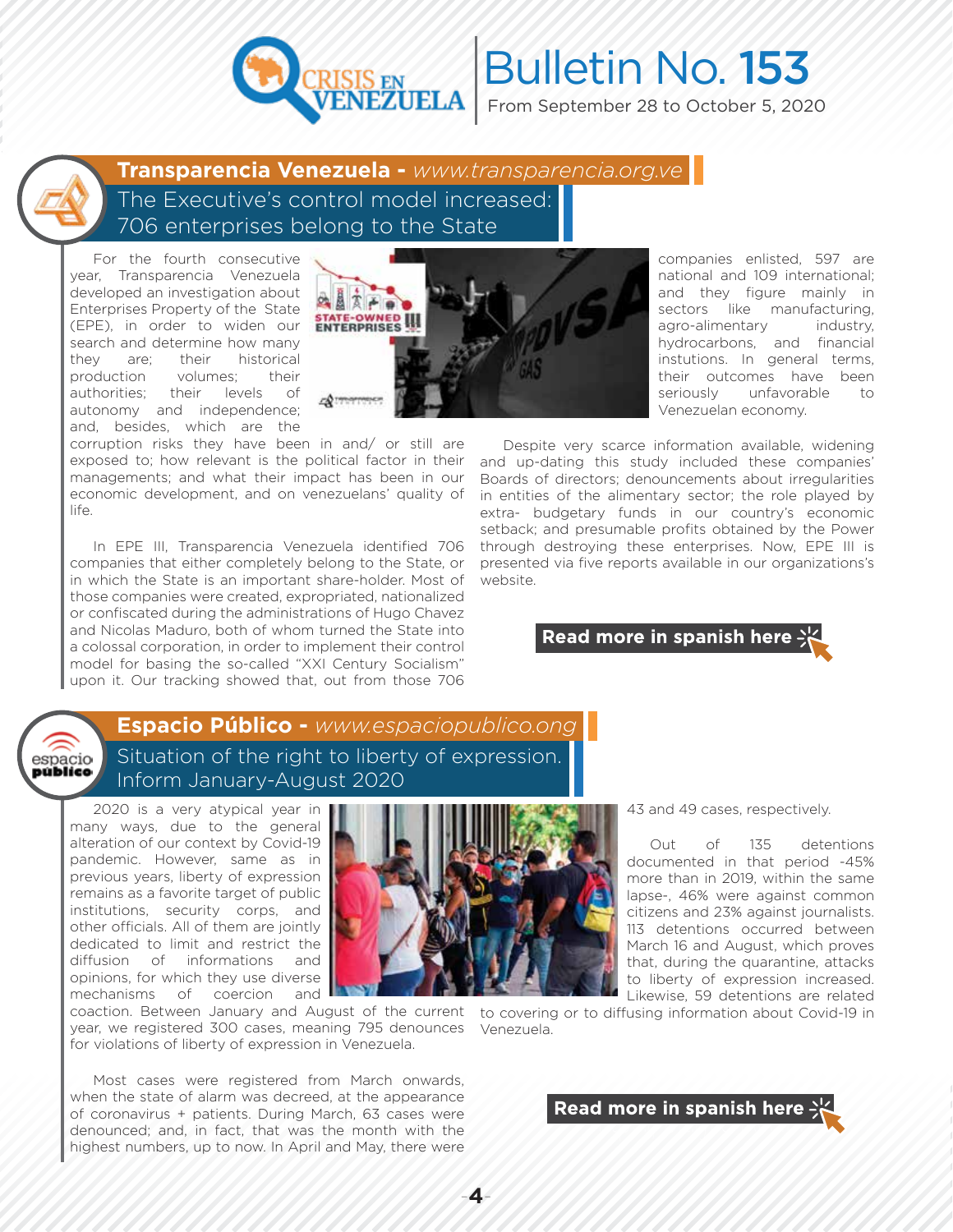

Bulletin No. 153 From September 28 to October 5, 2020

#### **Bloque Constitucional -** *www.bloqueconstitucional.com*



#### In Venezuela, protests face merciless repression by the regime

Citizens, fed up of constant fails in all public services -water, electricity, gas, and fuel-, have taken the streets to protest and insist on their just demands. In some towns in many states, the lack of these services is almost permanent, to the point that the exception comes to be precisely when they are provided.



By September 28, 2020, such protesting events totalized 100; and some of them occurred by night, like in the state of Nueva Esparta. For repressing them, security corps have used tear gas and small shot, apart from arresting over 30 persons. The regime strikes again, this time ordering the repressing groups to do their work even inside the houses of manifestants.

Our Constitution's Art. 68 consecrates the right citizens have to protest in peace and unarmed, for which they just need to fulfill the requirements established by Law; and prohibits the use of fire arms and toxic substances to keep these happenings under

control. Thus, security corps, when they confront manifestations the way they are doing it now, are violating a civic civil right. This kind of remarks may sound iterative; but, as long as there are reasons to protest -and everything points at an increment in motives for doing it-, venezuelans will go on taking the streets, even at the cost of their personal freedom and integrity.

## **RedUni**

### University professors: extreme and digital poors

**REDUNI -** *www.redunivenezuela.com*

The need of a political change, and the corresponding change in public policies concerning all sectors -and especially the university one- is more than evident. University professors tell about how deplorable their working conditions are: an appointed top-of-the-scale professor earns less than USD 3 per month, while the 15- products basic alimentary basket costs 8 times that sum (USD 120); and the 60-products basket costs 100 times more (USD 300). Apart from that, insurance coverage for Hospitalization, Surgery, and Maternity (HCM policy) practically does not exist any more,



of normal work markets, meaning the deepening of poverty. While the former is the present

unreachable via academic work. Venezuela is facing the destruction

scenario of university professors in Venezuela, multilateral organisms worldwide organize for combating poverty in different ways. Among them, outstand efforts made to overcome the digital gap, given that technologies contribute significantly to economic growth. This is the reason why the World Bank (WB) is working with some governments, for avoiding an

indefinite paralysis of education. WB calculates that 100 MM people around the world could fall in extreme poverty due to the pandemic; and, in its most recent report, are quoted the cases of Turkey, Pakistan, Rwanda, and Nigeria; in Pakistan, for example, they implemented a plan for acquisitions, to help the Ministry of Superior Education to provide electronic devices to all students, enabling them to participate in diverse options of distant learning.

which leaves them absolutely unprotected.

Such a labor precariousness makes university professors unable to afford technological equipments: computers and stable connections to Internet, which are indispensable for assuming the challenge that distant education implies. Many of them, for making their own sustenance possible, have joined informal commercial activities, in order to obtain income levels that are